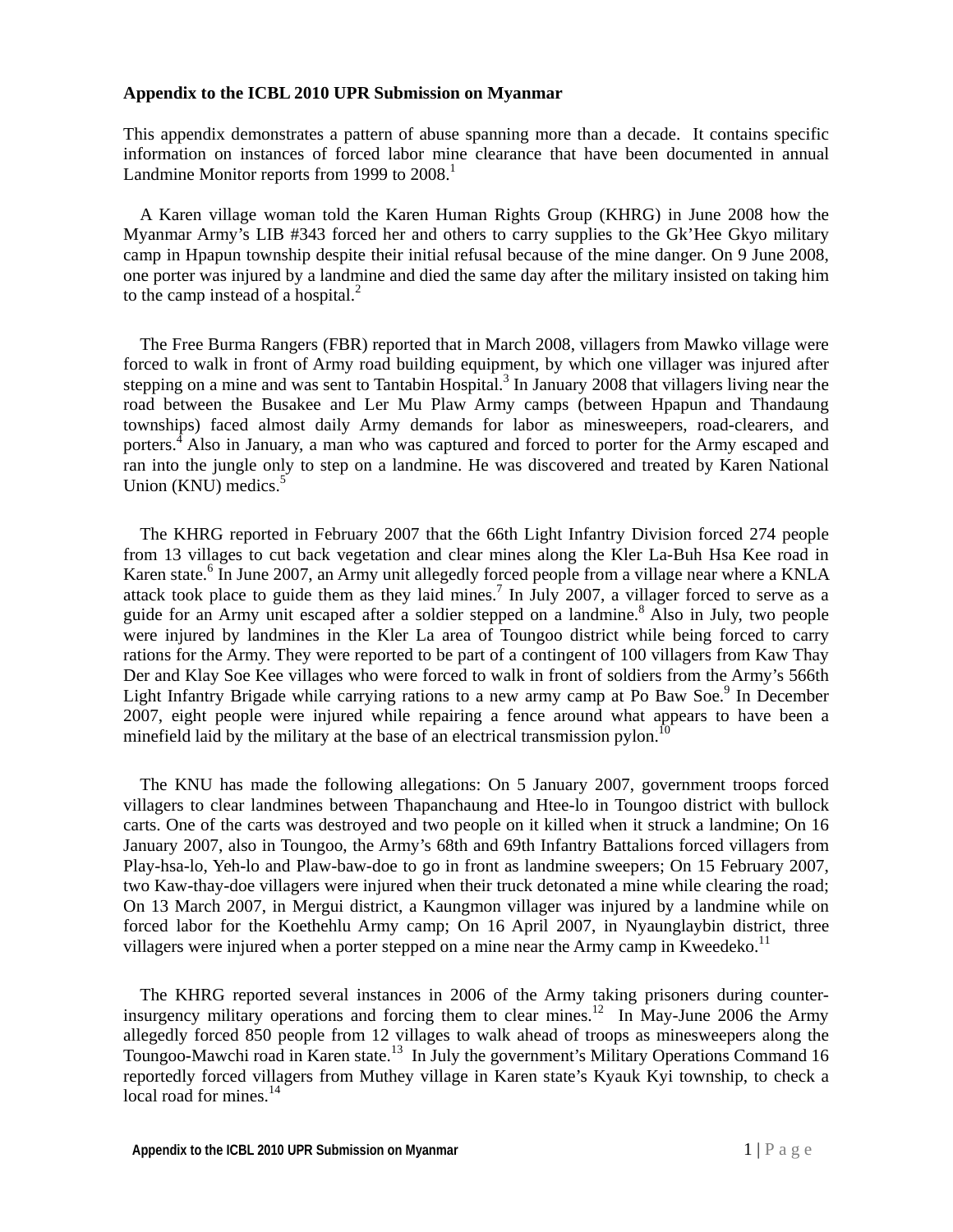A former porter for the Army in Shan state, interviewed in April 2006, said Army troops ordered porters to sweep the soldiers' sleeping places for landmines and that one porter detonated a landmine, losing a  $leg.^{15}$ 

On 5 February 2005, Light Infantry Brigade 439 was alleged to have conscripted two villagers to walk ahead to clear any mines on the Toungoo-Mawchi road. Another brigade operating further south on the same road allegedly conscripted villagers to carry loads ahead of them to clear mines on the road between Kaw Thay Der and Busakee, resulting in one 15-year-old casualty.<sup>16</sup>

In mid-November 2005, military authorities ordered labor from 20 villages on the Sittaung River plains to clear forest growth from both sides of a road between Shwegyin and Kyauk Kyi in Karen state. This 50 kilometer section of road was known to have mines placed along its berms by both the SPDC and KNLA in the past. To avoid the landmine hazard associated with clearing the brush, many of the villagers fled their homes.<sup>17</sup>

In three films released in 2005, former porters described how they were forced to clear mines for the army.<sup>18</sup> A report by the Karen Human Rights Group in March 2005 alleged that SPDC patrols required members of the People's Militia (Pyitthu Sit) to "guide" them in areas suspected of being mined by the KNLA. It also reported that the Army asked villagers along the Kler Lah-Bu Sah road to clear the edges of the road and to harvest vegetables and wood from surrounding shrubbery, despite the presence of landmines in the area.<sup>19</sup>

On 5 February 2005, Army Light Infantry Brigade 439 is alleged to have conscripted two villagers to walk ahead to clear any mines on the Toungoo-Mawchi road. Another brigade on a southern extension of the same road allegedly conscripted villagers to carry loads ahead of them to clear mines on the road between Kaw Thay Der and Busakee, resulting in one 15-year-old casualty. $20$ 

A report published by the Karen Human Rights Group in September 2004 revealed many cases, which took place in previous years but had not been reported, of people forced to sweep roads for landmines, or do military portering in mine-affected areas.<sup>21</sup>

In mid-2003, a community leader witnessed people dragging a tree trunk by ropes ahead of a unit of Army soldiers in order to detonate landmines on a path outside Papun town in northern Karen state.<sup>22</sup> During a major offensive launched by the Army against the KNLA in August 2003, an increasing number of people fleeing forced portering and forced minesweeping entered Thailand. A prisoner taken for military portering stated, "On our trip from Mae Pleh to the Burmese Army base I saw many dead porters from stepping on landmines. This scared me and I did not want to end like this."<sup>23</sup> He fled in the night after being told he would be made to clear landmines the following day. Other porters who fled from the same military operation tell of numerous casualties both in the military and among the porters. Photographs of people killed by landmines, allegedly while portering, were provided to Landmine Monitor.

In an interview broadcast by BBC radio in September 2003, a man told his story of being forced to walk in front of Army units and being left for dead after he detonated a landmine. Cattle traders found him and smuggled him to Thailand, where he received treatment for his injury.<sup>24</sup> In the October 2003 military assault by the Army on the KNLA's 7th Brigade Headquarters, 300 prisoners were forced to serve as porters and human minesweepers, according to some who later escaped and fled to Thailand. They said at least three of the porters died from landmine blasts during the

**Appendix to the ICBL 2010 UPR Submission on Myanmar** 2 | P a g e 2 | P a g e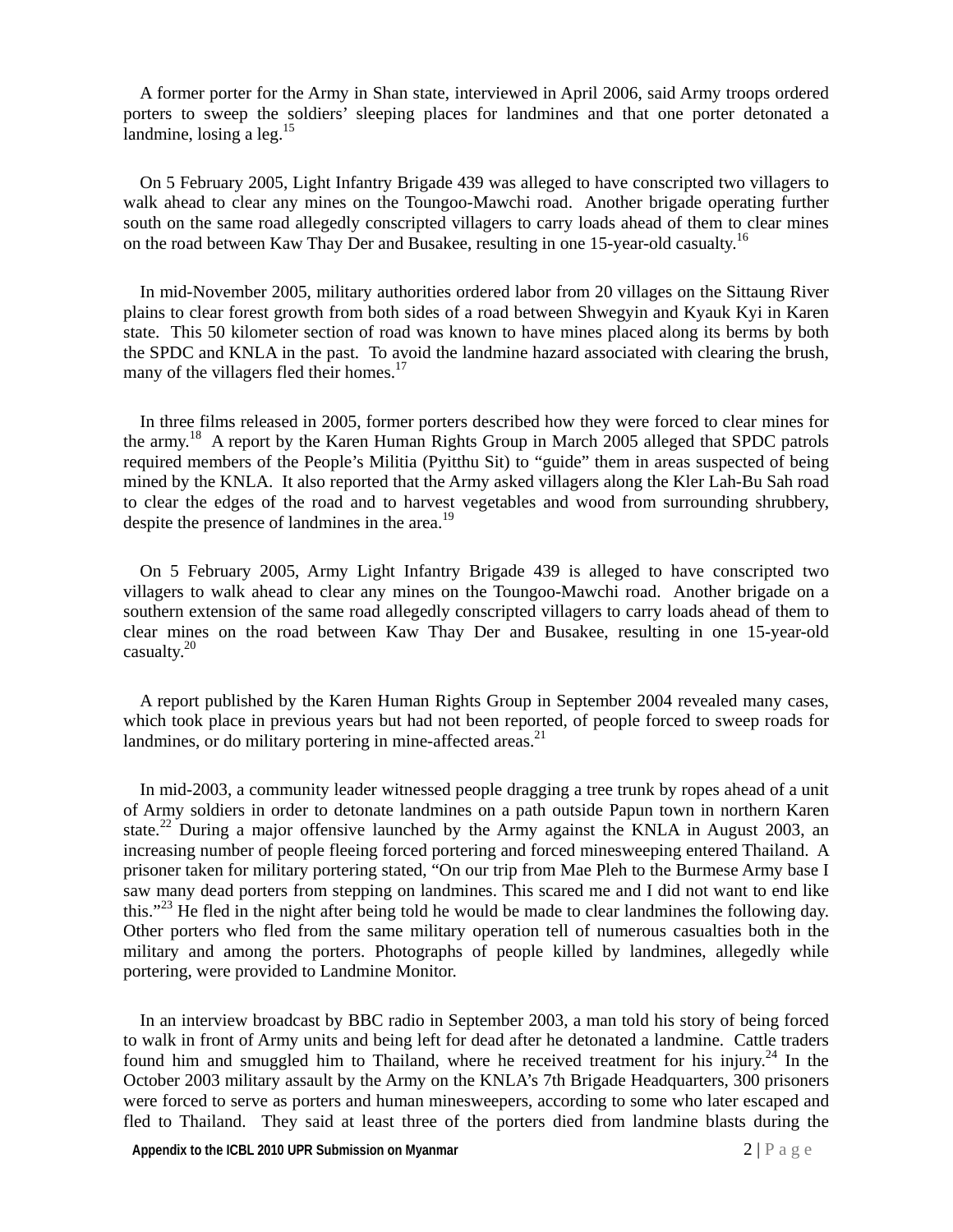assault.25

In November 2002 in northern Karen state, villagers claimed they had to send two new people each morning to check puddles with their hands for landmines. They said that the military used villagers to sweep for mines rather than equipment because this would deter the rebels from laying them. In the same area in November and December 2002, villagers reported having to roll drums of tar for six to eight miles a day along a roadway to trigger any mines.<sup>26</sup>

On 10 January 2002, 300 more prisoners from Mandalay, Pyay, Insein, Toungoo, and five other prisons were sent as porters to the SPDC military offensive in Karen state. Only 75 returned to the prison alive; 150 died outright, 50 were maimed and sent to hospital, the others escaped. Those who died are reported to have perished from either malaria, in battle or after being used as human minesweepers. $^{27}$ 

According to a survey of Burmese refugee camps in Thailand conducted by the International Rescue Committee and the US Centers for Disease Control in August 2001, more than 7% of interviewed refugees identified being "forced to walk on minefields" as a source of trauma in their lives. $28$ 

On 21 April 2001 in Tennaserim division, three prisoner porters, Aung Hsan Nyunt (22-yearsold), Maung Maung Than (26-years-old) and Ko Hsan (20-years-old), were allegedly forced to walk in front of the soldiers in suspected mined areas. They were later killed during a firefight between the Army and a guerrilla group.<sup>29</sup> In Papun and Nyanglebin districts of Karen state, civilians were reportedly seized during counterinsurgency operations by the Army and used as human minesweepers.<sup>30</sup>

A former porter who escaped from Army service told Landmine Monitor that he was forced to seek mines using a long, sharpened bamboo prod, piercing the ground and removing any found mines by hand.<sup>31</sup> In September 2001, during a military operation the Army allegedly seized 40 villagers in Thaton district and forced them to work clearing landmines in this manner.<sup>32</sup>

In January 2001, villagers from 12 settlements near the Thai/Burma border crossed into Thailand seeking refuge, after having been ordered by a military commander to clear a jungle area for a bulldozer to make a road. The area was believed to have been heavily mined by the KNLA.<sup>33</sup>

During the year 2000 incidents of atrocity demining were repeatedly documented by the KHRG.<sup>34</sup> In response to a US Labor Department report on forced labor, the SPDC replied, "The allegation that children are used as human minesweepers and shields is too absurd and ridiculous to dignify a response."<sup>35</sup> There were new reports of human minesweeping in late 1999 and early 2000: in Karen state in the Dooplaya district,<sup>36</sup> south of the Karen state capital Hpa-an,<sup>37</sup> during military assaults on Shan State Army positions near Tachilek in Shan state,<sup>38</sup> and during the operations against God's Army camps in the Tenasserim Division.<sup>39</sup> Danish doctors interviewing

Burmese refugees in Thailand in 1998 and 1999 received numerous reports of human minesweeping.<sup>40</sup> The Tatmawdaw regularly seized people from villages and forced them to march ahead of the military in areas suspected of being mined by the ethnic armed forces. $41$  Amnesty International expressed concern about this practice as far back as 14 years ago.<sup>42</sup> Burmese Nobel Laureate Daw Aung San Suu Kyi, has said that "in many cases it has been claimed that they are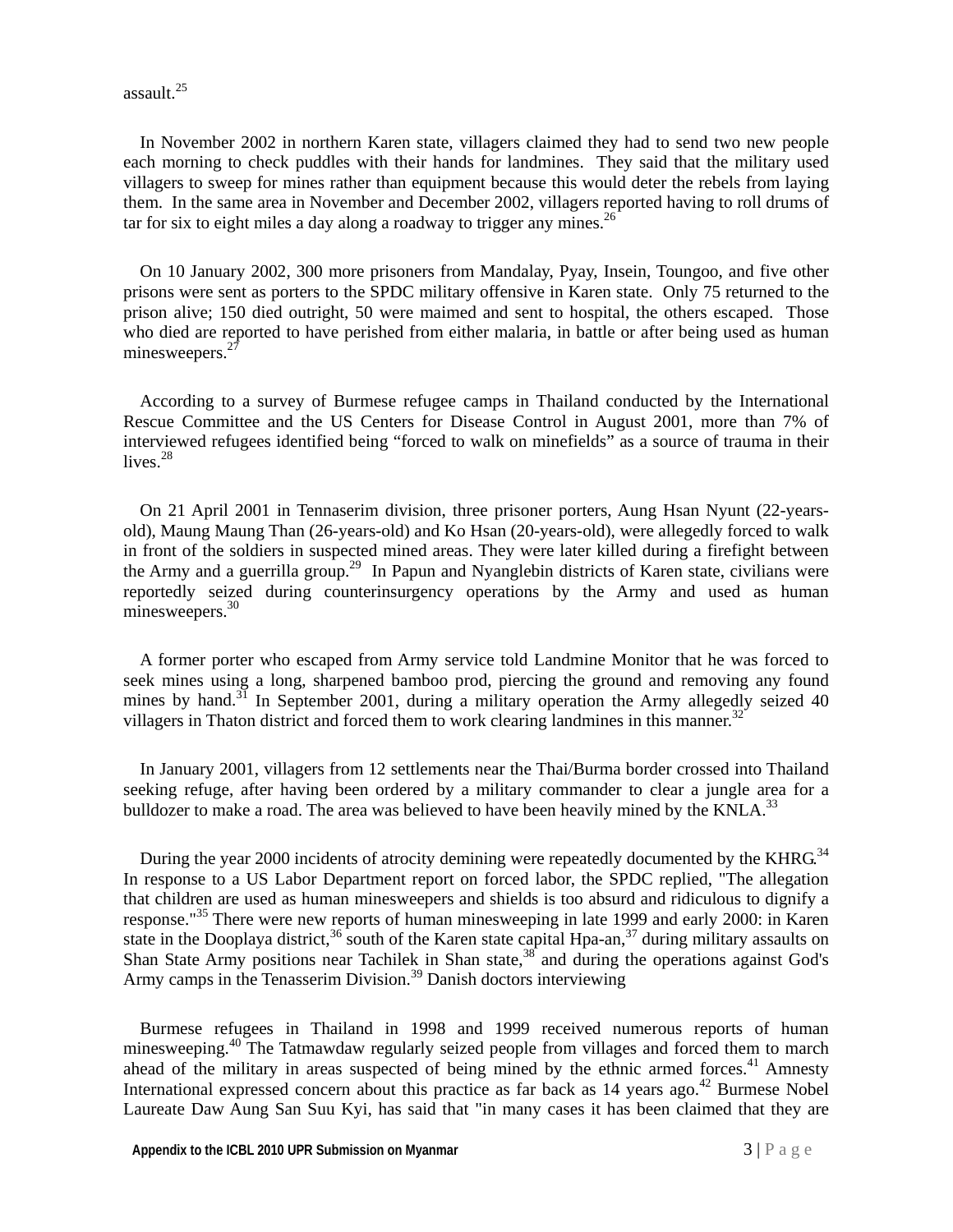used as human mine-sweepers, they go ahead of the troops so that if there are any landmines, those landmines will blow up under them and therefore they clear the way. So [forced] portering is one of the most feared things in Burma. People lose their health and even their lives if they are taken to do a stint of portering."<sup>43</sup>

The following international organizations or entities have also expressed concern over allegations of forced labor mine clearance:

The **International Labor Organization** in its March 2007 "Report of the Committee of Experts on the Application of Conventions and Recommendations: Observation Concerning Forced Labour Convention," expressed concern over allegations of civilians in Myanmar being forced to carry or remove mines against their will, some of whom suffered "mutilations and violent deaths occurring during mine-clearing operations."<sup>44</sup> In May-June 2005, the International Labor Conference 93rd Session, "Report of the Committee of Experts on the Application of Conventions and Recommendations," noted with concern the number of people taken into forced labor, particularly by the military, who have suffered "mutilations and violent deaths occurring during mine-clearing operations."45 In July 1998, the International Labor Organization, "Forced Labor in Myanmar (Burma)," documented a large number of cases of forced laborer (porters) being used as human minesweepers.<sup>46</sup>

In 2007, the **International Committee of the Red Cross** (ICRC) reported that "under the prison system set up by the government, every year thousands of detainees have been forced to support the armed forces by serving as porters. This institutionalized and widespread practice has frequently led to the abuse of detainees and exposed them to the dangers of armed conflict." $47$ 

In March 2010, the **UN Special Rapporteur on the situation of human rights in Myanmar** described "reports that civilians are forced by the military to clear brush in suspected mined areas or to serve as porters for the military in areas where there is a mine hazard. According to sources, civilians have been ordered to remove mines without training or protective equipment or to repair fences of mined areas, which have caused serious casualties."48 The previous year, the UN Special Rapporteur described as "particularly worrying" the "reported practice of human minesweepers, whereby civilians are forced by the military to clear brush in suspected mined areas or to serve as porters for the military in areas where there is a mine hazard. According to reports, civilians have been requested to remove mines without training or protective equipment, or to repair fences in mined areas; serious casualties have been reported."<sup>49</sup>

Landmine Monitor has also documented allegations of forced labor mine clearance by non-state armed groups in Myanmar. $50$ 

<sup>3</sup> FBR "As Thousands Suffer the Effects of Cyclone Nargis, Villagers Suffer Continued Brutality by the Burma Army

**Appendix to the ICBL 2010 UPR Submission on Myanmar 4 | P** a g e  $\frac{4}{5}$ 

 $\overline{a}$ 

<sup>1</sup> See: *Landmine Monitor Report 2009*, p. 1036; *Landmine Monitor Report 2008*, pp. 948–949; *Landmine Monitor Report 2007*, pp. 801–802; *Landmine Monitor Report 2006*, pp. 862–863; *Landmine Monitor Report 2005*, pp. 683– 684; *Landmine Monitor Report 2004*, pp. 942–943; *Landmine Monitor Report 2003*, pp. 942–943; *Landmine Monitor Report 2002*, p. 630; *Landmine Monitor Report 2001*, pp. 942–943; *Landmine Monitor Report 2000*, pp. 942–943; *Landmine Monitor Report 1999*, p. 452. Multiple and sometimes contradictory spelling for place names exist in Myanmar, and Landmine Monitor has used the spelling as provided by its informants, which sometimes differ from those used by the ruling authorities. 2

KHRG, "Mortar attacks, landmines and the destruction of schools in Papun District," 22 August 2008, www.khrg.org.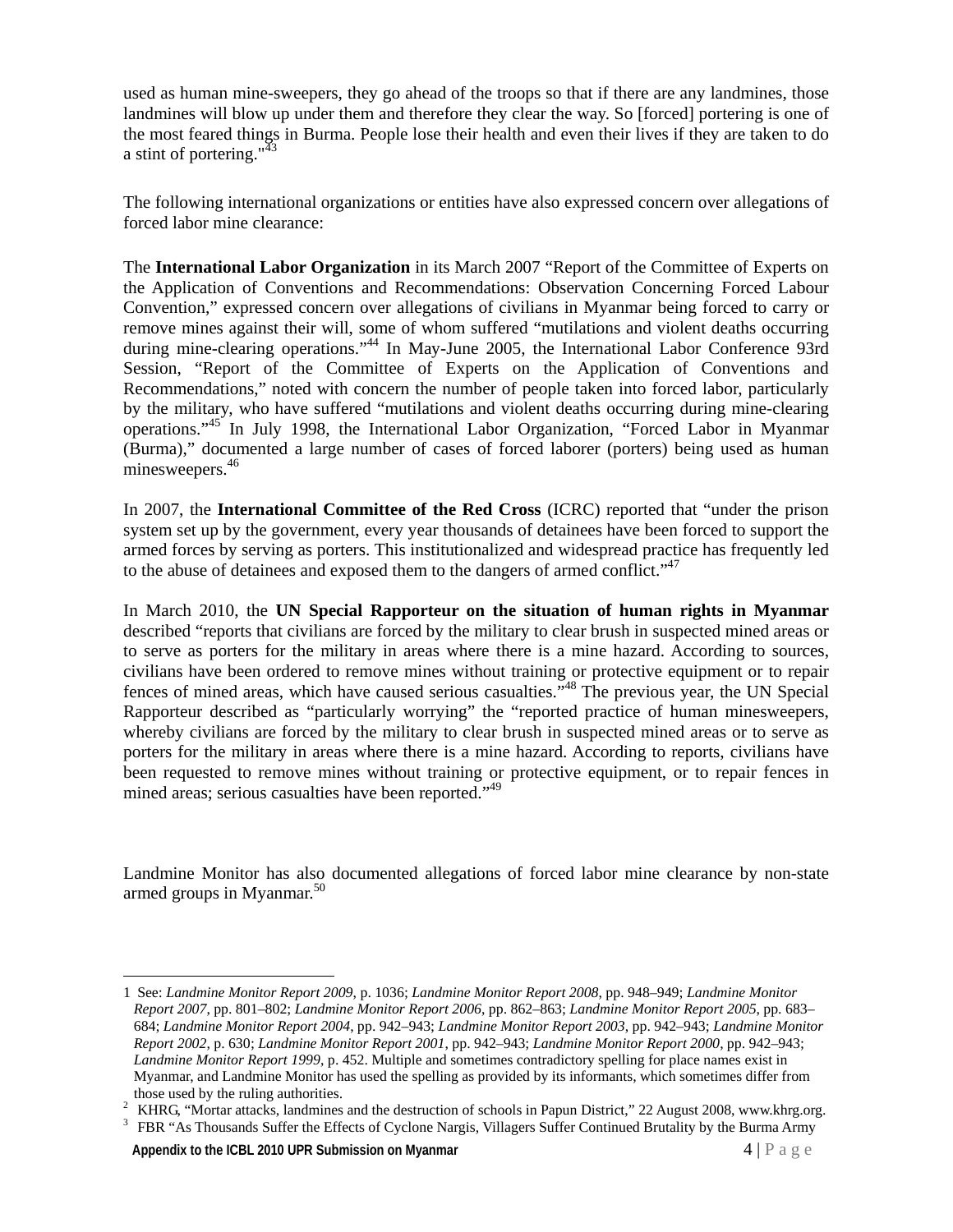in Karen State," 9 May 2008. 4

- <sup>4</sup> FBR. "Burma Army troops kill villagers and IDPs as they mass troops with over 90 battalions now in northern Karen State, Burma," 10 January 2008, www.freeburmarangers.org.<br> $5$  EPP "Children on the Move, the Cost of Oppression" 18 Fe
- FBR, "Children on the Move, the Cost of Oppression," 18 February 2008, www.freeburmarangers.org.
- 6 KHRG, "Report from the Field: Bullets and Bulldozers: The SPDC offensive continues in Toungoo District," 19 February 2007, p. 8. 7
- FBR, "Families Killed, Girls Raped: Burma Army Brutality in Karen State," 13 July 2007.
- 8 FBR, "Burma Army Kills 5 Villagers and Forces 223 More into Hiding," 9 August 2007.
- <sup>9</sup> FBR "Four Villagers Shot and Killed, Villagers Burned and People Forced to Act as Human Minesweepers as the
- Burma Army Attacks Villagers in Toungoo District," 1 November 2007.<br><sup>10</sup> Two conflicting reports of this incident are contained in: "Eight Villagers Injured in Mine Blast in Loikaw Tsp," *New*
- *Light of Myanmar*, 13 December 2007; and FBR "Villagers Injured by Landmine in Karenni State," 12 January 2008.<br><sup>11</sup> Press Release 1/07," KNU, 30 April 2007.
- 
- $12$  KHRG, "Without Respite," 13 June 2006, pp. 14, 19.
- <sup>13</sup>FBR, "A Child Crippled, a Twin Dropped and Dies, Human Shields and Mine Sweepers," 28 November 2006; FBR, "Burma Army Attacks Against the Karen People in Northern Karen state, Eastern Burma," 12 December 2006. 14 FBR, "Burma Army launches new attacks in Nyaunglebin and Toungoo Districts of Karen state, Burma, 19 July
- 2006.<br><sup>15</sup> KHRG, "Without Respite," 13 June 2006, p. 16.<br><sup>16</sup> FBR, "Pictures from Karen State, Burma," February 2005, by email, 9 March 2005.
- 
- 
- 
- <sup>17</sup> KHRG, "Report from the field," 9 December 2005, p. 5.<br><sup>18</sup> Images Asia Production, "Burma's Hidden Killers," Thailand, 2005; Burma Issues/FTUB, "Prison to Frontline: Portering for the SPDC's Troops," Thailand, 2004; Burma Issues/Witness Production, "Entrenched Abuse: Forced Labor in Burma," Thailand, 2004. Interviews for the latter two films were conducted in late 2003 in Karen and Karenni states, and in border areas of Thailand.
- 19 KHRG, "Report from the field," 22 March 2005. Pyitthu Sit or "People's Militia" are recruited from villages and given training and weapons by the military. Each village is required to make monthly payments to their Pyitthu Sit, who are expected to guard against insurgent entry to their villages.
- 20 Free Burma Rangers, "Pictures from Karen State, Burma," February 2005. This report was sent to Landmine Monitor by email on 9 March 2005.
- <sup>21</sup> Karen Human Rights Group Report, "Enduring Hunger and Repression: Food Scarcity, Internal Displacement, and the Continued Use of Forced Labor in Toungoo District," 27 September 2004, pp. 30-46,
- www.ibiblio.org/freeburma/humanrights/khrg. 22 Interview with community leader, Hpa-an, October 2003.
- <sup>23</sup> This incident of forced portering took place in mid-September when the person was picked out of Thayawaddy Prison, along with 50 other persons, by the military. After crossing into Thailand with four other escaped porters to seek refuge, they were interviewed by aid workers on 20 October 2003. Interviews were passed to Landmine
- 
- <sup>24</sup> "Outlook programme" *BBC World Service*, aired 21 September 2003.<br><sup>25</sup> Email communication with escaped porters, 20 October 2004.
- <sup>26</sup> Interview records provided by Earthrights International to the Landmine Monitor on 26 June 2003.
- $27$  Landmine Monitor interview with former prisoners, Rangoon and border areas, September 2002.
- <sup>28</sup> International Rescue Committee and Centers for Disease Control and Prevention, "Mental Health Assessment among
- Karenni Refugees in 3 Camps in Mae Hong Son," Thailand, August 2001.<br><sup>29</sup> Landmine Monitor interview with Burmese Army defector, 24 April 2001.
- <sup>30</sup> A Relief Team (FBR), "Burma Reports: Burma Army Attacks on Villages and IDPs in Northern Karen State", March
- 2002, received by Landmine Monitor through email on 23 May 2002. 31 Landmine Monitor interview with a former porter who served for SPDC military during February and March 2001. Interview was conducted on 21 April 2001.<br><sup>32</sup> Karen National Union Press Release No 49/2001, September 27, 2001. Available at KNU website:
- 
- www.tawmeipa.org.<br><sup>33</sup> Verbal report by international humanitarian aid worker at monthly refugee assistance coordination meeting in Bangkok. 15 February 2001. Also report 'Forced Labor and forced mine clearance by SPDC army in Hlaing Bwe
- Township, Karen State' Free Trade Union of Burma, 29 January 2001.<br><sup>34</sup> In April, porters were being used to 'sweep' for mines by Burmese Army units. Detention, Torture, Shooting and Killings KHRG 25 April 2000; also use of women and children not strong enough to carry loads as minesweepers Starving Them Out KHRG 31 March 2000.
- Starving Them Out KHRS 31 March 2000.<br><sup>35</sup> Bangkok Post, 'Rangoon Castigates US over report', 15 March 2000.
- <sup>36</sup> Karen Human Rights Group, "Starving Them Out, Forced Relocations, Killings and the Systematic Starvation of Villagers in Dooplaya District," March 2000, p. 34; William Barnes, "Karen flee army roundups of 'human
- $37$  Karen Human Rights Group, "Beyond all endurance," 20 December 1999, pp. 22-27.
- **Appendix to the ICBL 2010 UPR Submission on Myanmar 5 | Page 2012 12:33 Appendix to the ICBL 2010 UPR Submission on Myanmar**